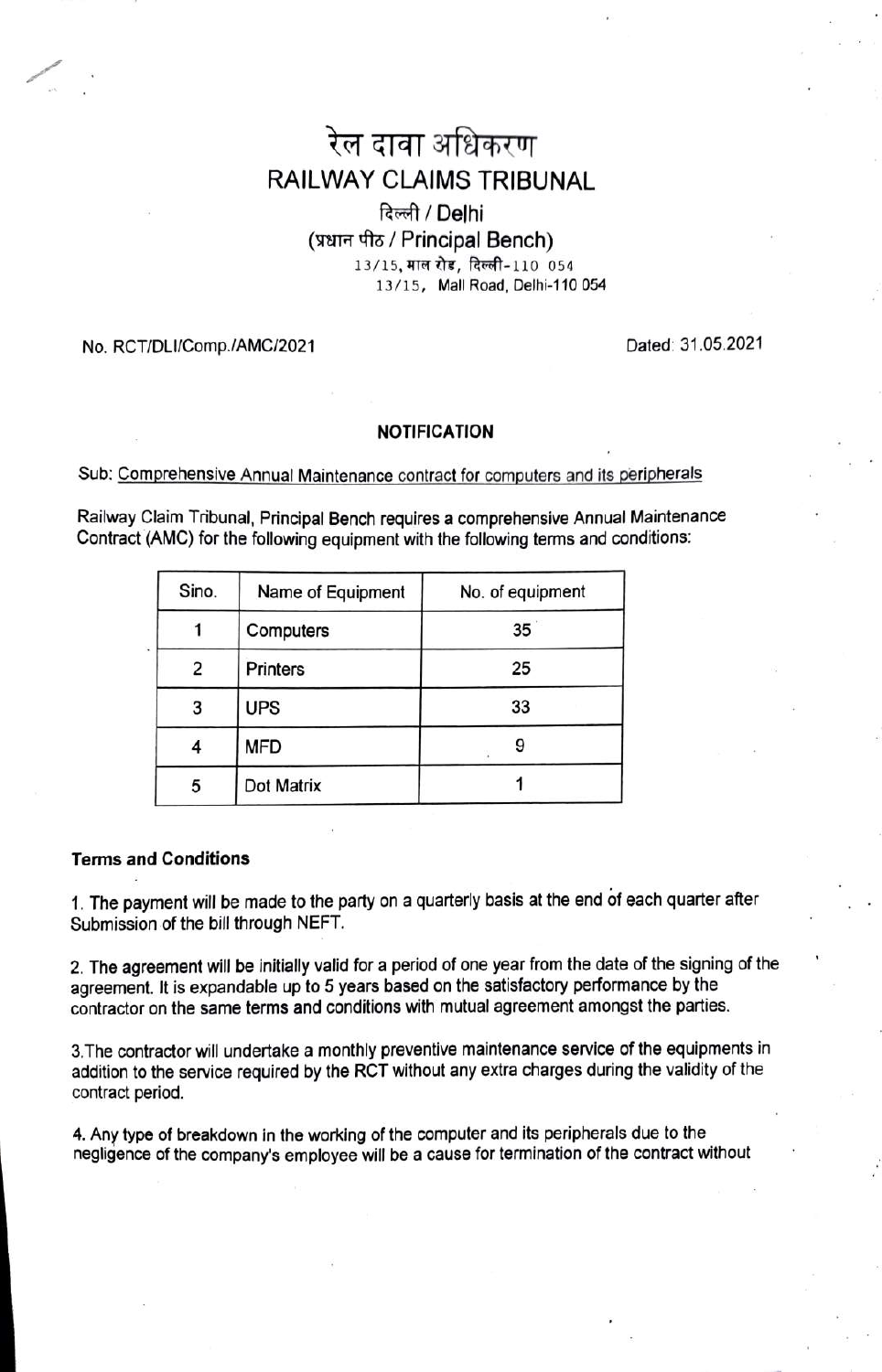any prior notice, if the Railway administration is not satisfied with the working of the firm.<br>5. A History Sheet for each computer and its peripherals will be maintained and will be signed<br>by each user for this purpose an

will 6.The hand contractor ונו actor will maintain a record of the Maintenance/preventive maintenance Sheet and<br>over one copy to RCT.

7. The maximum response time on receipt of a complaint will be 4 hours. The firm's representative will attend to the complaint on the same date or in the morning of the next working day. In case the firm fails to attend to stretch, Rs. 50-per day will be deducted from the quarterly bill. Any failure to attend to the complaint within the stipulated time will result in the termination of the contract.

8. In case there is any delay or deficiency in the work of the AMC provider, a penalty of Rs. 500/-for each incident shall be levied and the same will be deducted from the Contractor's bill.

9 The firm will undertake regular maintenance and other services without any extra charges during the contract period.

10. Railway claims Tribunal will review the performance, if necessary on a half yearly basis and if the RCT feels that the services of the firm are not satisfactory, the contract will be terminated without any notice.

11. Normally, the repair of equipment will be undertaken in the RCT Office. If it is not possible to repair it at the RCT office and if it is required to be taken to the contractor's workshop, the contractor will have to provide standby equipment. For transporting the equipment to the contractors Workshop, written permission will have to be taken by the contractor and all the transportation expenses for the sand will be borne by the contractor. The contractor will return the equipment in good working condition within the duration decided by both the parties.

12. Interested parties submitting quotations will give item wise details of services offered during the period of AMC.

13. Repairs to any items of the computer and its peripherals which do not fall under the AMC for which the expenditure is up to a ceiling limit of Rs. 3,000/- on each occasion shall be got done from the AMC Engineer on a single quotation basis. The AMC contractor shall be bound to carry out the aforementioned additional work as and when required on the terms stipulated in the agreement.

14. The contractor shall be responsible for any damage or loss incurred to RCT property/any type of breakdown in the working of office equipment due to his negligence and this would be a sufficient cause for the termination of the contract without any prior notice.

15. The contract of the service shall include above mentioned computers and its peripherals. The contract shall include replacement of spare parts, if any, free of cost.

16 RCT WIll not be responsible for any mishap/injury caused to the labor engaged by the Contractor for this work.